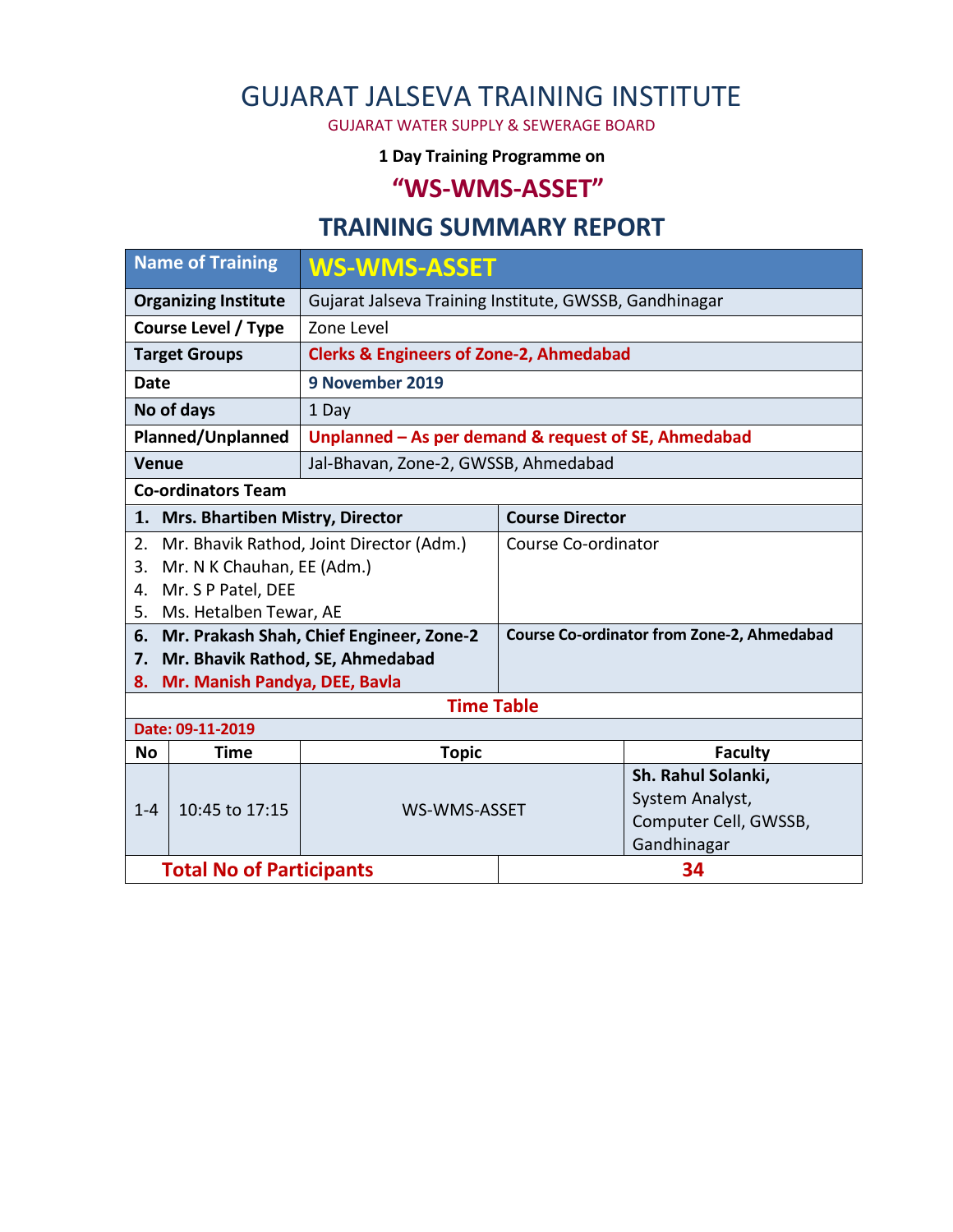## **List of Employees**

| Sr<br><b>No</b>         | <b>CPF No</b>      | <b>Name of Employee</b>                        | <b>Designation</b>               | <b>Office</b>                                   |
|-------------------------|--------------------|------------------------------------------------|----------------------------------|-------------------------------------------------|
| $\mathbf{1}$            | GWSSB/6080         | AJMALJI KANAJI THAKOR                          | Add. Assistant Engineer          | CE, Zone 2, Ahmedabad                           |
| $\overline{2}$          | GWSSB/10180        | ALPESHKUMAR BHAGAVANBHAI<br><b>PATEL</b>       | Jr Clerk                         | CE, Zone 2, Ahmedabad                           |
| 3                       | <b>GWSSB/10500</b> | <b>AMITKUMAR RAMESHBHAI</b><br><b>SOLANKI</b>  | Dy. Executive Engineer(C)        | <b>DEE, PHS Subdivision,</b><br><b>Viramgam</b> |
| 4                       | GWSSB/10179        | ANANDBHAI PURSHOTAMBHAI<br>PRABHAKAR           | <b>Assistant Engineer</b>        | DEE, PHS Subdivision, Mansa                     |
| 5                       |                    | AVANI BHAILALBHAI PATEL                        | Add. Assistant Engineer          | DEE, PHS Subdivision, Viramgam                  |
| 6                       | GWSSB/             | CHARMI SUNILKUMAR BHATT                        | Add. Assistant Engineer(M)       | P. H. Mech. Circle, Ahmedabad                   |
| $\overline{\mathbf{z}}$ | GWSSB/             | <b>DEVYANG HASMUKHBHAI</b><br><b>PANCHAL</b>   | Add. Assistant Engineer          | DEE, PHS Subdivision,<br>Dhandhuka              |
| 8                       | <b>GWSSB/2159</b>  | <b>DHIRAJBHAI MANILAL PATEL</b>                | <b>Dy. Executive Engineer(M)</b> | P. H. Mech. Circle, Ahmedabad                   |
| 9                       | <b>GWSSB/1449</b>  | <b>DIPAK RASIKLAL MANIAR</b>                   | Dy. Executive Engineer(C)        | CE, Zone 2, Ahmedabad                           |
| 10                      | GWSSB/10616        | HIRAL RASIKBHAI JOSHI                          | Add. Assistant Engineer          | DEE, PHS Subdivision,<br>Ahmedabad              |
| 11                      | <b>GWSSB/3408</b>  | <b>JAGDISHKUMAR RAMANLAL</b><br><b>SHAH</b>    | <b>Dy. Executive Engineer(C)</b> | DEE, PHS Subdivision, Dholera                   |
| 12                      | GWSSB/2063         | JAYANTILAL PARSOTTAMDAS                        | Executive Engineer(M)            | P. H. Mech. Division,                           |
| 13                      | <b>GWSSB/10173</b> | <b>TRIVEDI</b><br><b>KAMLESH RAMESHCHANDRA</b> | Dy. Executive Engineer(C)        | Ahmedabad<br>DEE, PHS Subdivision,              |
|                         |                    | <b>SHAH</b>                                    |                                  | <b>Dhandhuka</b>                                |
| 14                      | <b>GWSSB/9090</b>  | <b>KINNARI MAYANK PUROHIT</b>                  | <b>Dy. Executive Engineer(C)</b> | DEE, PHS Subdivision, Kalol                     |
| 15                      | GWSSB/3848         | KISHOR TRIKAMLAL MEVADA                        | Add. Assistant Engineer(M)       | P. H. Mech. Circle, Ahmedabad                   |
| 16                      | <b>GWSSB/8504</b>  | <b>MANISH RAMANLAL PANDYA</b>                  | <b>Dy. Executive Engineer(C)</b> | <b>DEE, PHS Subdivision, Bavla</b>              |
| 17                      | GWSSB/10346        | MANISHA DAUDBHAI RAJWADI                       | Add. Assistant Engineer          | EE, P.H. Works Division,<br>Gandhinagar         |
| 18                      | <b>GWSSB/10183</b> | <b>MOTISINH PITHASINH RAJPUT</b>               | <b>Dy. Executive Engineer(M)</b> | PH Mech. SubDivision,<br><b>Ahmedabad</b>       |
| 19                      | GWSSB/10615        | MUKESHBHAI NARUBHAI<br><b>RATHAVA</b>          | Add. Assistant Engineer          | DEE, PHS Subdivision, Sevaliya                  |
| 20                      | GWSSB/10439        | NATVAR PRAVIN SINGH                            | Assistant Engineer               | DEE, PHS Subdivision, Bavla                     |
| 21                      | <b>GWSSB/2195</b>  | NITINKUMAR DEVENDRAKUMAR<br><b>MEHTA</b>       | Dy. Executive Engineer(C)        | CE, Zone 2, Ahmedabad                           |
| 22                      |                    | PAYAL RAMNIK PATEL                             | Add. Assistant Engineer(M)       | PH Mech. Division, Ahmedabad                    |
| 23                      | GWSSB/7836         | PIYUSHKUMAR CHANDRAKANT<br><b>PATEL</b>        | Jr Clerk                         | PH Works Division, Ahmedabad                    |
| 24                      | <b>GWSSB/2651</b>  | PRAKASH HASMUKHLAL SHAH                        | <b>Chief Engineer (Civil)</b>    | CE, Zone 2, Ahmedabad                           |
| 25                      | GWSSB/7812         | PRAVINDAN KALUBHA KHADIYA                      | Add. Assistant Engineer          | DEE, PHS Subdivision,<br>Dhandhuka              |
| 26                      | GWSSB/10270        | PREETI PRAVIN GOSWAMI                          | Add. Assistant Engineer          | CE, Zone 2, Ahmedabad                           |
| 27                      | GWSSB/             | RAHULBHAI NAGJIBHAI RABARI                     | Add. Assistant Engineer          | DEE, PHS Subdivision, Viramgam                  |
| 28                      | GWSSB/10465        | RAJKUMAR JAYESHBHAI BAROT                      | Assistant Engineer               | DEE, PHS Subdivision, Kalol                     |
| 29                      | <b>GWSSB/2991</b>  | <b>RAMESH MOHANDAS NARWANI</b>                 | Dy. Executive Engineer(C)        | CE, Zone 2, Ahmedabad                           |
| 30                      | <b>GWSSB/1781</b>  | <b>RASHMIKANT RATILAL VORA</b>                 | Dy. Executive Engineer(C)        | DEE, PHS Subdivision, Dholka                    |
| 31                      | GWSSB/10510        | RIDDHIKUMAR ASHOKBHAI HEVA                     | Assistant Engineer               | DEE, PHS Subdivision, Kapdavanj                 |
| 32                      | GWSSB/8747         | SEEMA TUSHAR JOSHI                             | Add. Assistant Engineer          | SE, P. H. Circle, Ahmedabad                     |
| 33                      | GWSSB/3801         | UDESANG BANESANG GOHIL                         | Sr. Clerk (AC)                   | DEE, PHS Subdivision,<br>Dhandhuka              |
| 34                      |                    | ZALAK RAVINDRASINH<br>KUMPAVAT                 | Add. Assistant Engineer(M)       | PH Mech. SubDivision,<br>Ahmedabad              |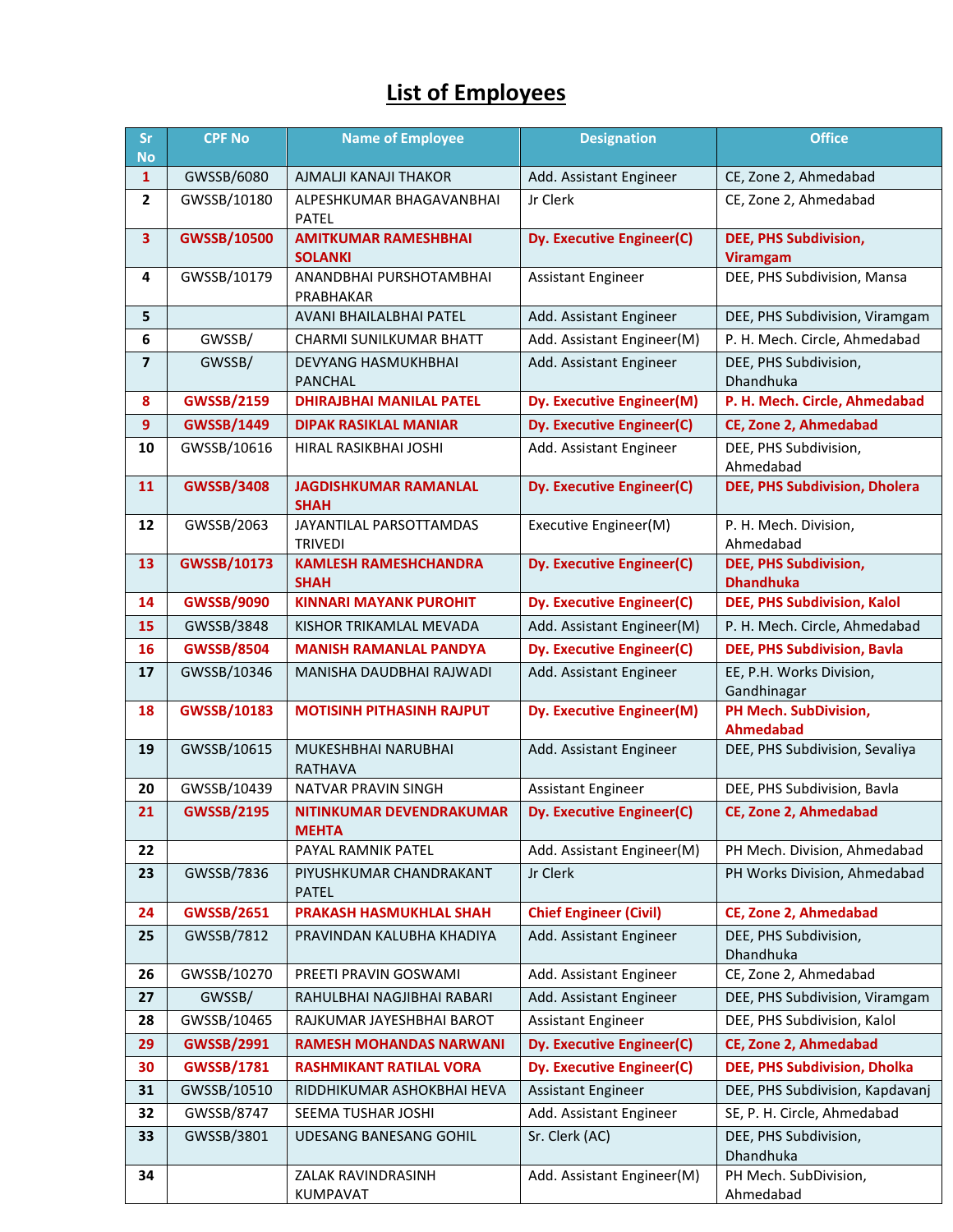## **Photo Gallery**

1. **Sh. Rahul Solanki,** System Analyst, Computer Cell, GWSSB, Gandhinagar addressing the trainees